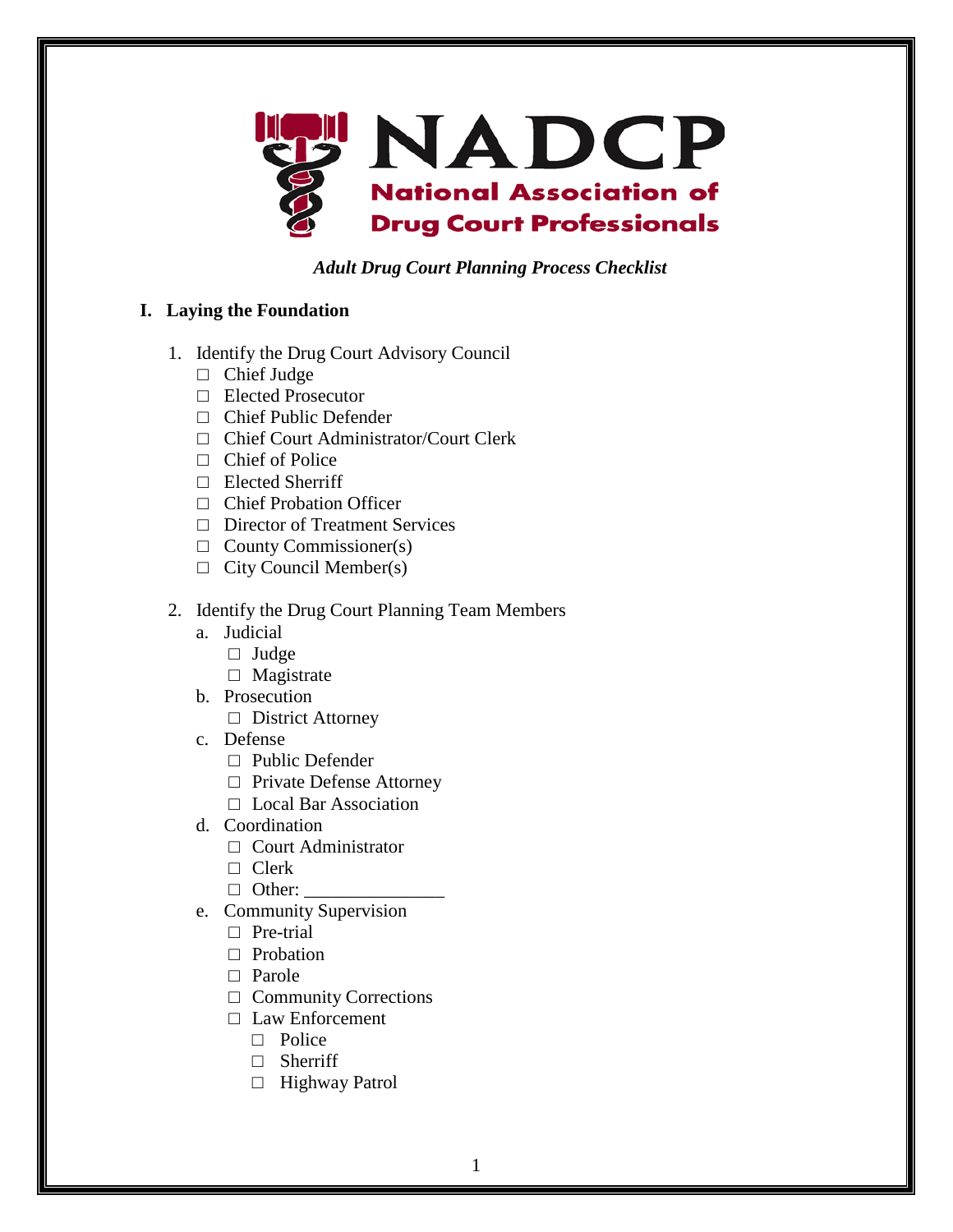- f. Treatment
	- □ Private Provider
	- □ County/State Provider
	- □ Health Department
	- □ Mental Health
- g. Evaluator
	- □ Local College/University Professor
	- □ Research/Evaluation Company
- 3. Secure Team Commitment
	- a. During planning process
		- □ Agreement from all department heads
		- □ Develop inter-agency agreements
		- $\Box$  Identify resistance to the program
	- b. Identify impacts on each agencies
		- □ Political
		- $\Box$  Time
		- □ Cost
	- c. Collaboration
		- $\Box$  Team participation in developing the program
		- $\Box$  Establish on-going planning meetings
- 4. Identify Other Key Stakeholders
	- □ Media/Community Groups
	- □ Substance Abuse Treatment Providers/Agencies
	- □ Mental Health Treatment Providers/Agencies
	- $\Box$  Other State Agencies- Children & Families, Education etc.
	- □ Vocational & Educational Communities
	- □ Job Skills -Training & Placement Agencies
	- □ Chamber of Commerce
	- □ Welfare to Work Programs
	- □ Victim Groups (MADD, etc)
	- $\Box$  Anticrime and anti-drug coalitions
	- $\Box$  Ex-offender / ex-addict groups
	- □ Police or Sheriffs Association
	- □ Department of Corrections
- 5. Identify the Problem
	- a. Jail overcrowding
		- $\Box$  Identify type of cases
	- b. Prison overcrowding  $\Box$  Identify type of cases
	- c. Crowed criminal court dockets
		- $\Box$  Identify type of cases
		- $\Box$  Identify sentencing practices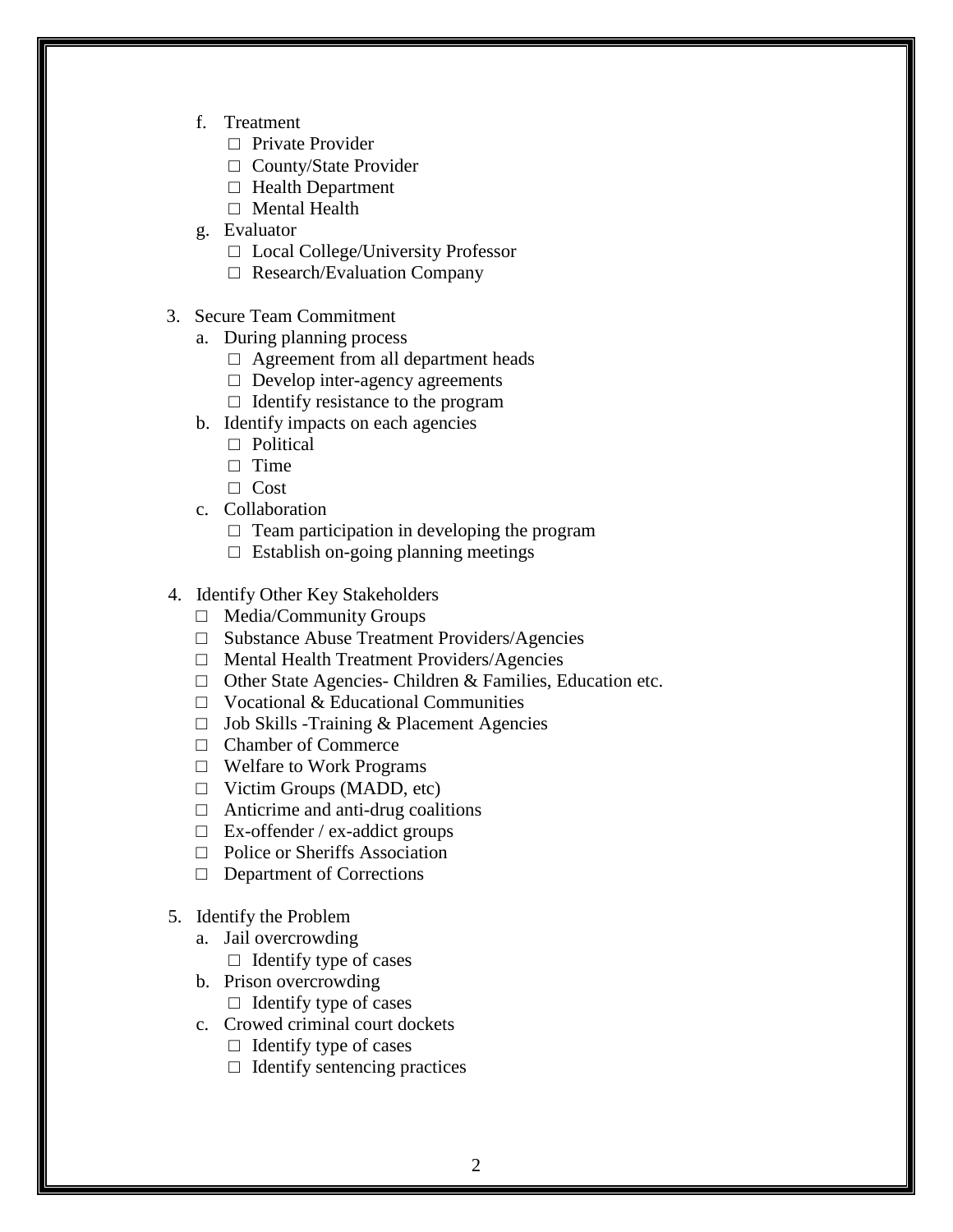- d. Crime and drug trends
	- $\Box$  Increase in crime to include types
	- $\Box$  Increase in drug use to include types
	- $\Box$  Other social impacts (i.e. emergency room episodes, overdoses, property damage, etc.)
- 6. Assessing the Drug Court Planning Team for Key Knowledge
	- a. All Planning Team Must Develop Competencies in the Following Areas:
		- $\Box$  The Promise of Drug Courts
		- □ The Ten Key Components of Drug Court
		- □ Differing Drug Court Models
		- $\Box$  The Science of Addiction and Psychopharmacology
		- $\Box$  Cultural Competency and Proficiency
		- $\Box$  Deciding on the Target Population(s)
		- $\Box$  Assessing for Criminogenic Risk and Needs
		- □ Clinical Screening and Assessment
		- □ The Science of Substance Abuse Treatment: What Works
		- □ Addressing Co-Occurring Mental Health and Health Disorders
		- □ Addressing Relapse
		- □ Best Practices in Effective Community Supervision
		- $\Box$  Best Practices in Effective Drug Testing
		- $\Box$  Sharing Client Information: Confidentiality and Ethics
		- □ Preparing for a Drug Court Status Hearing
		- □ The Drug Court Courtroom
		- $\Box$  Addressing Client Behavior: Incentives and Sanctions
		- □ Measuring Performance
		- $\Box$  Research and Evaluation
		- □ Management Information Systems
		- □ Developing a Sustainable Court Program

## **II. How to Design An Adult Drug Court Program**

- 1.Develop the Mission Statement
	- $\Box$  Purpose of the drug court (developed by team)
	- $\Box$  Address the goals
	- $\Box$  Articulate the motivation of team and stakeholders
- 2. Define the Goals and Objectives
	- a. Goals
		- $\Box$  Focus on public safety and personal responsibility
		- $\Box$  Improved utilization of community resources
		- $\Box$  Cost effect on criminal justice system
		- $\Box$  High rates of retention and completion
		- $\Box$  Improved functioning of individuals
		- □ Address access and fairness issues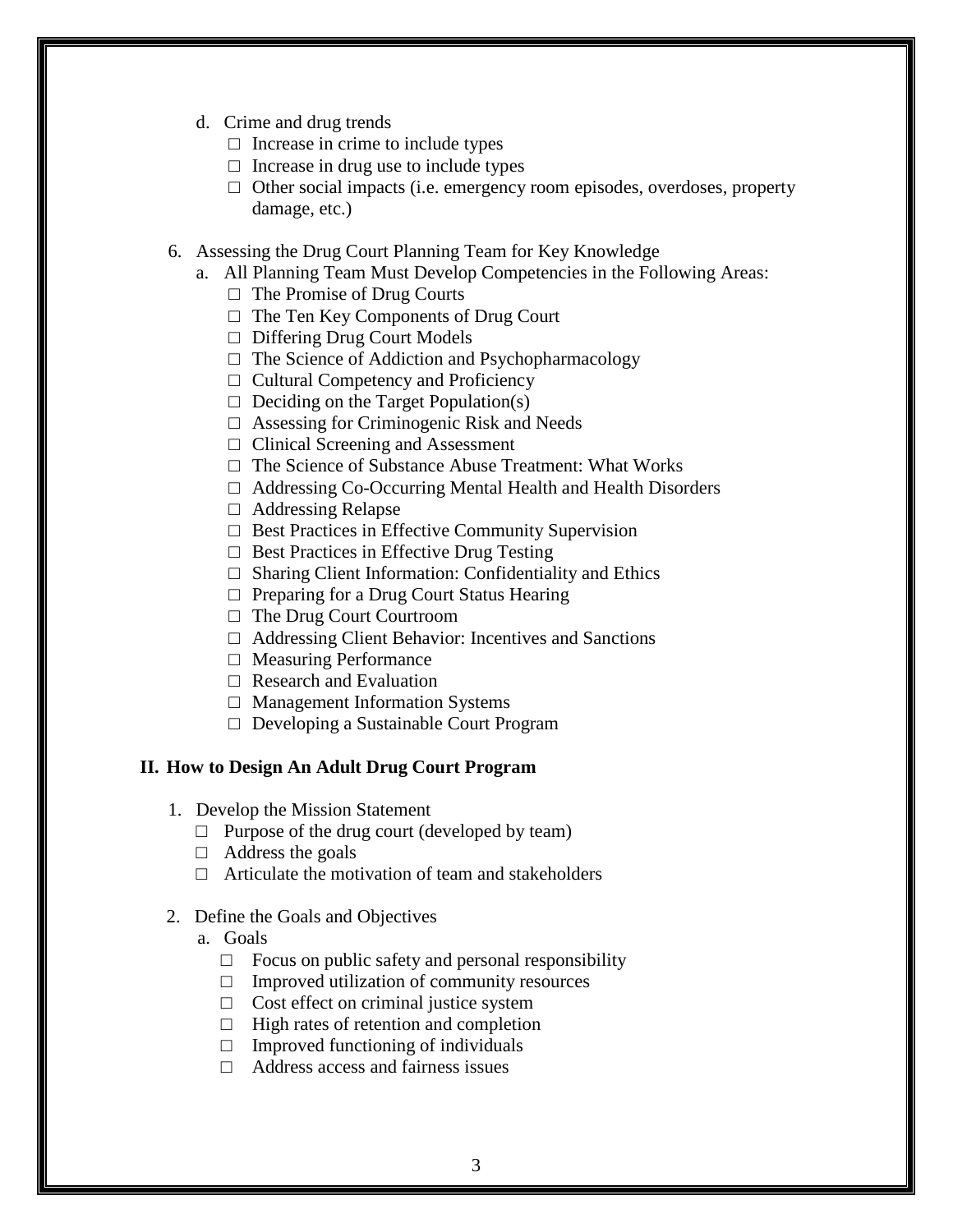- b. Objectives
	- $\Box$  Clearly stated, realistic end results
	- □ Quantifiable with measurable outcomes
	- $\Box$  Respond to participant, stakeholder and community needs
	- $\Box$  Attainable given program design and resources available
- 3. Identify the Target Population
	- a. Review problem data
		- $\Box$  Determine which offenses and/or type of offenders to include
		- □ Focus should be placed on High Risk/High Need offenders
- 4. Design Eligibility and Disqualification Criteria
	- □ Level of Crime: Felony/Misdemeanor
	- □ Type of Crime: Possession/Drug Motivated/Drug Sales
	- □ Drug Use and Abuse History/Drug Dependency
	- □ Criminal Background
	- □ Residency
	- □ Mental Health and Health Issues
	- $\Box$  Current Legal status
	- □ Probation/Parole Status/Revocation
- 5. Determine Court Model
	- □ Pre Plea Diversion
	- □ Post Plea
	- □ Deferred Sentencing
	- □ Probation
	- □ Probation Revocation
	- □ Reentry
- 6. Design Entry Process
	- a. Risk and Need Assessment
		- $\Box$  Determines who is most suited for Drug Court
		- $\Box$  Identify tool(s) to be used
		- $\Box$  Identify who will administer risk and needs assessment
	- b. Identify who will conduct legal screening
		- □ Prosecutor
		- □ Defense Attorney
		- □ Coordinator
		- □ Entire Team
	- c. Determine Points of Entry
		- □ At Arrest
		- □ Bail
		- □ Pre-trial Review
		- $\Box$  Initial Court Appearance
		- □ Pre-sentence Hearings
		- $\Box$  Probation Revocation Hearing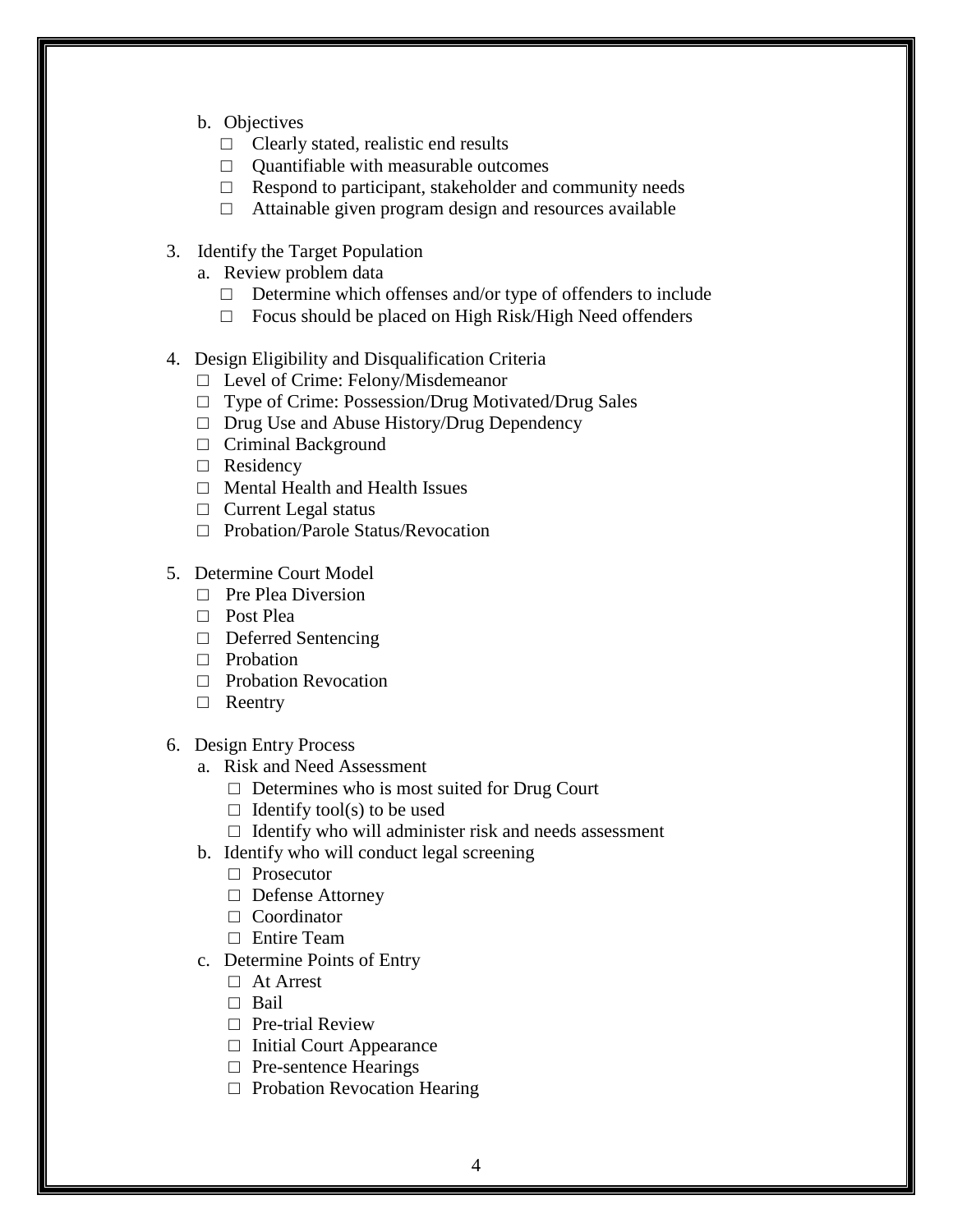- d. Clinical Screening
	- $\Box$  Identify and select a tool
	- $\Box$  Identify who will conduct the screening
		- □ Drug Court case managers
		- □ Pretrial Services
		- □ Probation
		- $\Box$  TASC
		- □ Treatment Provider
- e. Purpose of Screening
	- $\Box$  Determine the presence and severity of substance abuse.
	- $\square$  Weed out persons who do not have substance abuse problems.
	- $\Box$  Determine if the severity of substance abuse problem is appropriate to the level of available drug court services.
- f. Clinical Assessment
	- $\Box$  Identify and select a tool
	- $\Box$  Address biological, psychological and sociological factors
	- $\Box$  Identify a clinically trained and qualified counselor, psychologist, psychiatrist, social worker, or nurse to administer tool.
	- $\square$  Determine if the severity of substance abuse problem is appropriate for the drug court program.
- g. Purpose of Assessment
	- □ Examine scope and nature of substance abuse problem
	- $\Box$  Identify full range of service needs, pursuant to treatment planning
	- $\Box$  Match participants to appropriate services
	- $\Box$  Determine where and when the legal and clinical screening will be administered
	- $\Box$  Determine where and when the clinical assessment will be delivered
- 7. Establish Drug Court Phase System
	- a. Determine Length of Program
		- $\Box$  Legal Requirements
		- □ Treatment Needs
	- b. Determine Number and Length of Phases
		- □ Phase Advancement Requirements
	- c. Define Specific Court-Imposed Rules
		- $\Box$  Rules and regulations of treatment
		- $\Box$  12 Step Meetings/Support Meetings
		- □ Community Service
		- □ Employment
		- □ Program Fees/Court Costs
		- □ Alumni/Continuing Care
		- □ Court Appearances
		- □ Drug Tests
		- □ Curfew
		- □ Ancillary Services
		- □ Case Management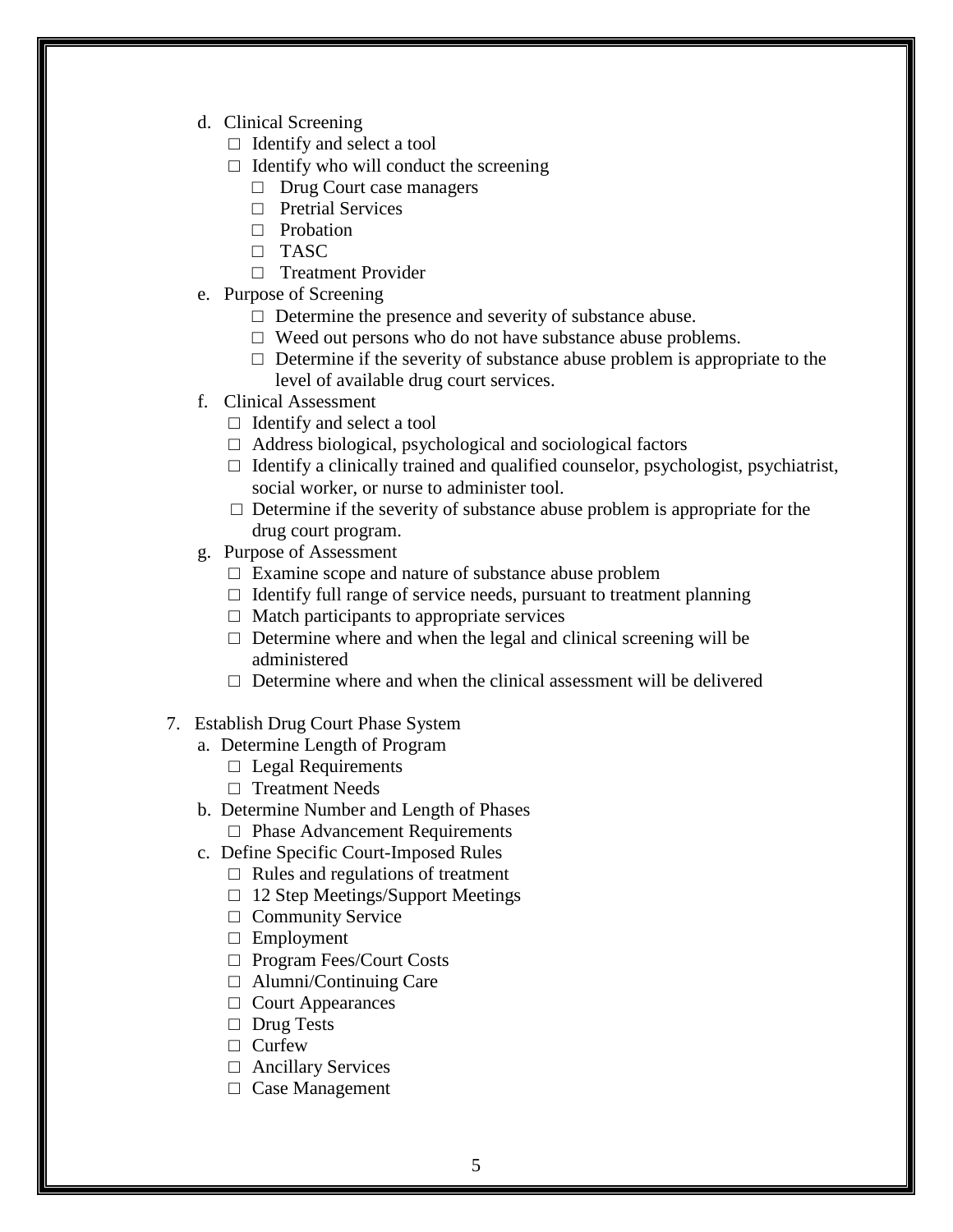- □ Educational/Vocational Training/GED
- □ Drug-Free/Pro-Social Activities
- 8. Develop Treatment Protocol
	- a. Assess Treatment Resources and "Levels of Care" in the Community
		- $\Box$  Detoxification
		- $\Box$  Intensive Outpatient
		- □ Outpatient
		- □ Day Treatment
		- □ Inpatient Residential
		- □ Halfway House
		- □ Sober Living
		- □ Medical Care
		- □ Mental Health Care
		- □ Medication Assisted Programs
		- □ Case Management Services
	- b. Assess Other Ancillary Resources Available in the Community
		- $\Box$  Community Mapping Tool
	- c. Choose the Treatment Program(s) to Serve the Drug Court
		- □ Duration of Treatment
		- □ Goals of Treatment
		- □ Frequency of Treatment in each Phase
		- $\Box$  Culturally Appropriate Services and Staff
		- □ Individualized Treatment Plans
		- $\Box$  Type of evidence-based treatment used by provider
			- $\Box$  Cognitive Behavioral Therapy
			- □ Motivational Enhancement Therapy
			- □ Community Reinforcement Approach
			- □ Medically Assisted Treatments
			- □ Relapse Prevention
			- □ Aftercare/Continuing Care
			- $\Box$  Determine Administrative Responsibilities for Providers
				- $\Box$  Types of reports to be generated
				- $\Box$  Information to be shared with team
- 9. Identify Community Resources
	- $\Box$  Complete Community Mapping

## 10. Develop Community Supervision Protocol

- a. Determine Which Agency Supervises Clients
	- □ Probation
	- □ Parole
	- □ Police
	- □ Sheriff
	- □ Pre-trial Services
	- □ Marshalls
	- □ Community Supervision Officers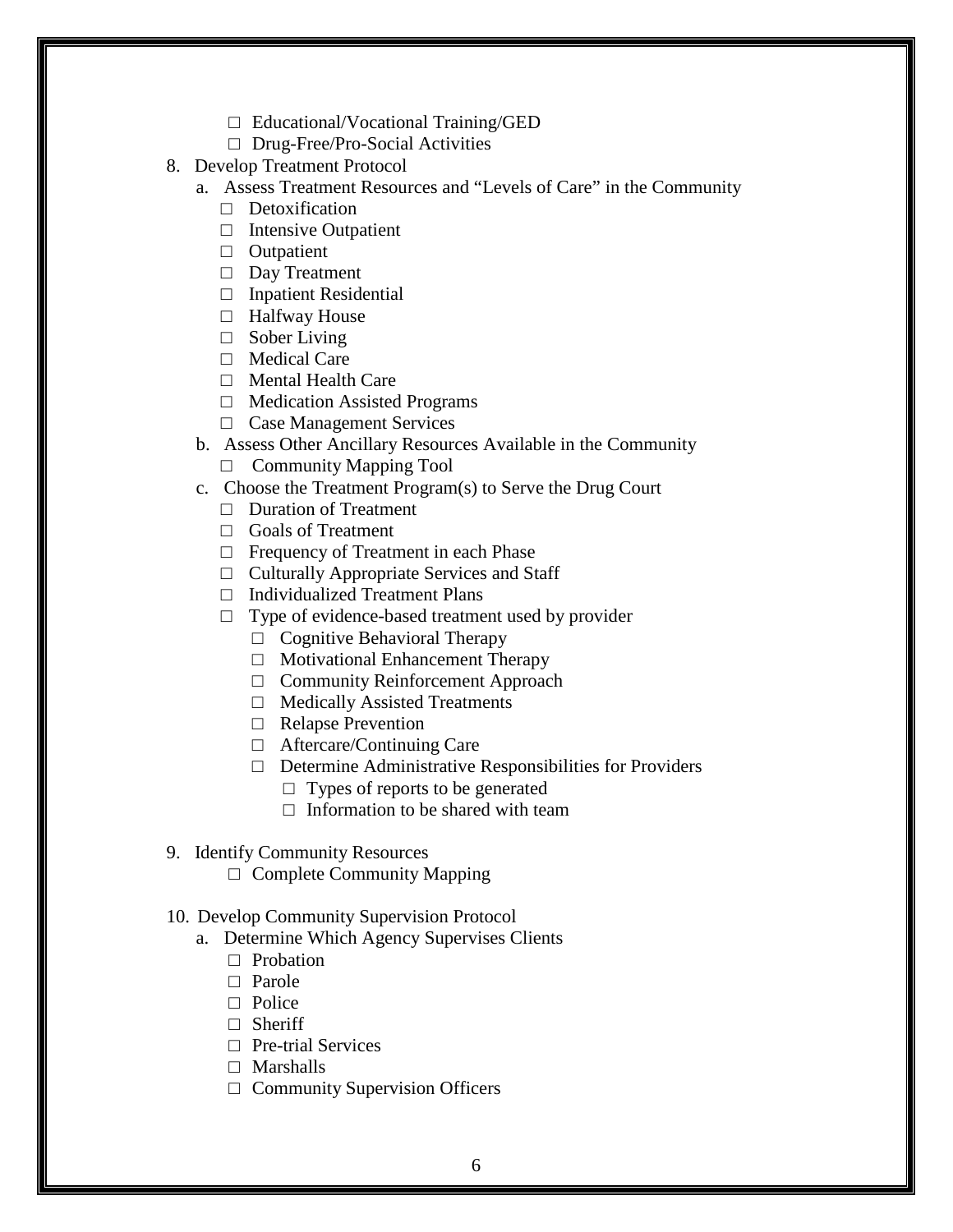- □ Case Managers
- b. Develop Practices
	- □ Determine Frequency of Contact by Phase
	- □ On-going Assessment
	- $\Box$  On-going Home Visits
	- □ Search
	- $\Box$  Surveillance
	- □ Bar and Restricted Area Sweeps
	- □ Office Visits
- 11. Develop Drug Testing Protocol
	- a. Determine Which Agency Administers Drug Tests
		- □ Probation
		- □ Parole
		- □ Police
		- □ Sheriff
		- □ Pre-trial Services
		- □ Marshalls
		- □ Community Supervision Officers
		- □ Case Managers
		- □ Treatment Providers
	- b. Determine Type(s) of Drug Test Methodology
		- □ Onsite/Laboratory
		- □ Urine
		- □ Hair
		- □ Silva
		- □ Breath
		- □ Blood
		- □ Sweat
	- c. Determine Frequency of Testing in Each Phase
		- □ Significant Testing Frequency in Early Phases and Titrate Frequency Down in Higher Phases
	- d. Develop Process for Randomization
		- □ Color Code Phone Message
	- e. Develop Process for Collection
		- □ Observed
		- □ Male and Female Collectors
		- □ Chain of Custody
		- $\Box$  Confirming Positive Tests
		- □ Timeframe of Reports
		- □ Reporting Results
	- f. Chose Drugs to be Tested
		- □ Illicit Drugs
		- □ Prescription Drugs
		- □ Alcohol
		- □ Adulterants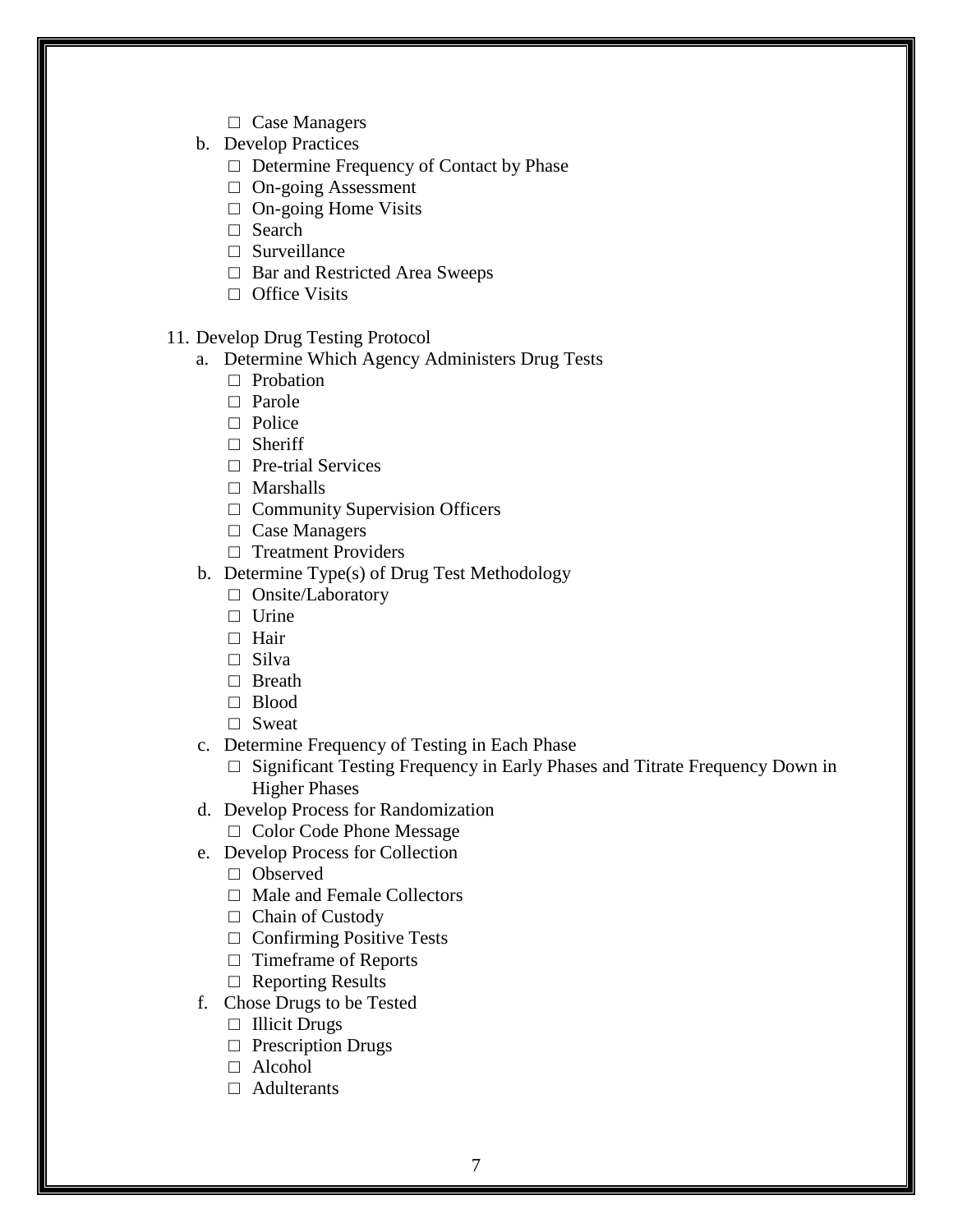- 12. Develop Court Responses Protocol
	- □ Develop Court Responses Based on the NDCI *Ten Science-Based Principles to Changing Behavior*
	- $\Box$  Develop Memorandum of Understanding with Sherriff for Brief Jail and Other Sanctions (i.e., washing police cars, trash pick-up, etc.)
	- $\Box$  Develop Strategy to Secure and Receive Donations for Incentives (i.e., public transportation tokens, movie passes, restaurant and shopping vouchers, etc.)
- 13. Develop Communication Protocol
	- □ Develop Authorization/Consent Forms
	- □ Review Each Team Member Agency Ethics Regulations
- 14. Develop a Monitoring and Evaluation Protocol
	- $\Box$  Select an Evaluator (public or private)
	- $\Box$  Develop a logic model
	- □ Develop a Process Evaluation Plan
	- □ Identify Performance Measures
	- □ Develop How Data Will Be Collected and Stored
	- □ Consider Management Information Systems
- 15. Identify and Develop Waivers
	- □ Develop Search Waiver
	- □ Develop Offender Contract
	- □ Develop Offender Consent Form
- 16. Develop Operational Practices
	- a. Establish Staffing Meeting Practices
		- □ Determine When and Where Staffing Will Occur
		- $\Box$  Determine Who is Required to Attend Staffing
	- b. Develop Progress Reports Practices
		- $\Box$  Determine What Information is Included in Progress Reports
		- □ Determine When Progress Reports are Due and to Whom
- 17. Creating a Sustainable Drug Court
	- a. Identify Program Costs
		- □ Screening and Assessment Tools
		- □ Treatment Services
		- □ Drug Testing
		- □ Personnel
		- □ Training
		- □ Technology
		- $\Box$  Administration
		- □ Data Collection
		- □ Research
	- b. Identify Available Resources